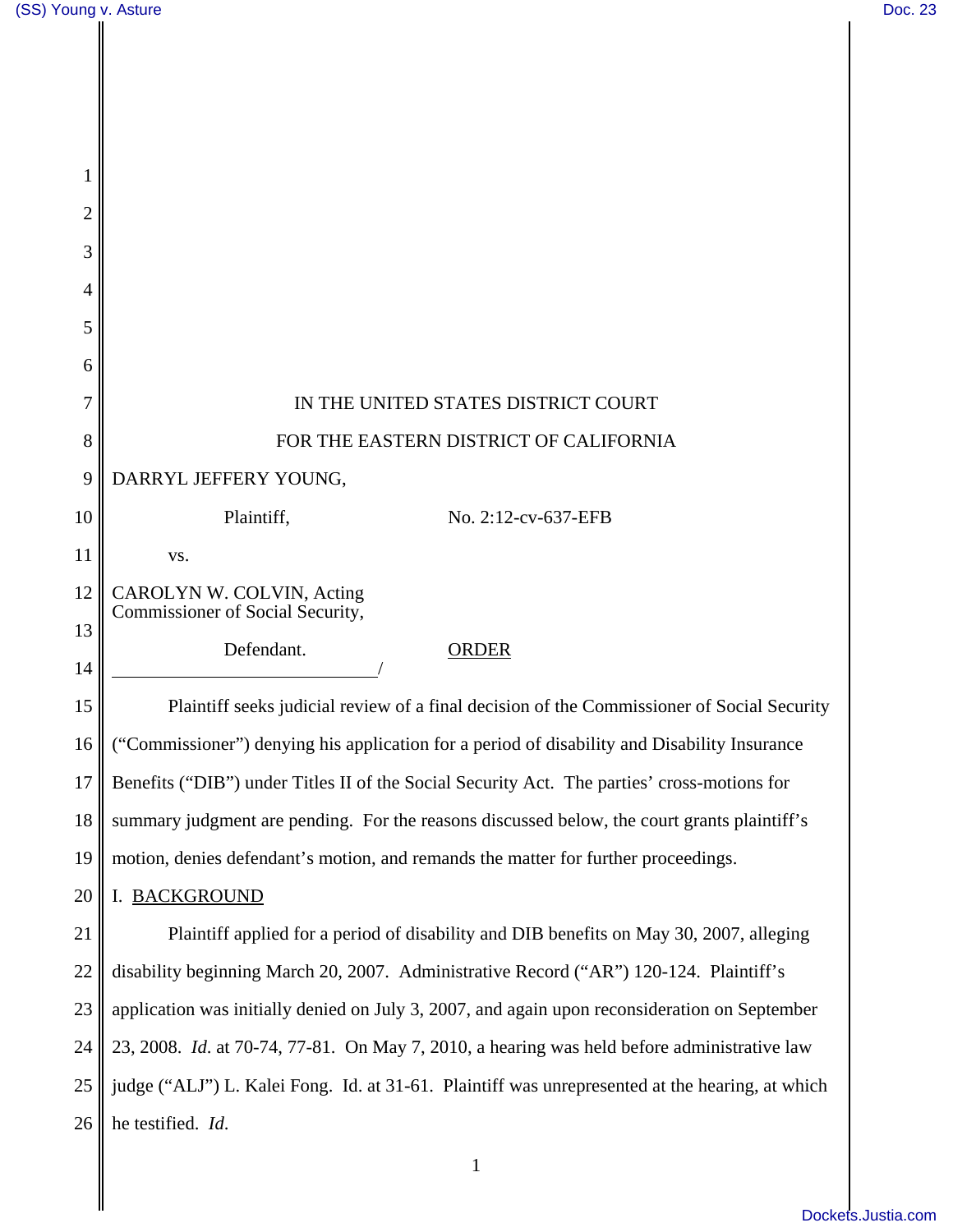1 2 3 4 5 6 7 8 9 10 11 12 13 14 15 16 17 18 19 20 21 22 23 24 25 26 On March 25, 2011, the ALJ issued a decision finding that plaintiff was not disabled under sections  $216(I)$  and  $223(d)$  of the act.<sup>1</sup> *Id.* at 11-21. The ALJ made the following specific findings: 1. The claimant meets the insured status requirements of the Social Security Act through December 31, 2012. 2. The claimant has not engaged in substantial gainful activity since March 20, 2007, the alleged onset date (20 CFR 404.1571 *et seq.*). \* \* \* 3. The claimant has the following severe impairments: history of congestive heart failure, non-ischemic dilated cardiomyopathy, hypertension, obesity, and a history of substance abuse in partial remission (20 CFR 404.1520(c)). <sup>1</sup> Disability Insurance Benefits are paid to disabled persons who have contributed to the Social Security program, 42 U.S.C. §§ 401 *et seq*. Supplemental Security Income ("SSI") is paid to disabled persons with low income. 42 U.S.C. §§ 1382 *et seq*. Under both provisions, disability is defined, in part, as an "inability to engage in any substantial gainful activity" due to "a medically determinable physical or mental impairment." 42 U.S.C.  $\S\ S$  423(d)(1)(a) & 1382c(a)(3)(A). A five-step sequential evaluation governs eligibility for benefits. *See* 20 C.F.R. §§ 423(d)(1)(a), 416.920 & 416.971-76; *Bowen v. Yuckert*, 482 U.S. 137, 140-42 (1987). The following summarizes the sequential evaluation: Step one: Is the claimant engaging in substantial gainful activity? If so, the claimant is found not disabled. If not, proceed to step two. Step two: Does the claimant have a "severe" impairment? If so, proceed to step three. If not, then a finding of not disabled is appropriate. Step three: Does the claimant's impairment or combination of impairments meet or equal an impairment listed in 20 C.F.R., Pt. 404, Subpt. P, App.1? If so, the claimant is automatically determined disabled. If not, proceed to step four. Step four: Is the claimant capable of performing his past work? If so, the claimant is not disabled. If not, proceed to step five. Step five: Does the claimant have the residual functional capacity to perform any other work? If so, the claimant is not disabled. If not, the claimant is disabled. *Lester v. Chater*, 81 F.3d 821, 828 n.5 (9th Cir. 1995). The claimant bears the burden of proof in the first four steps of the sequential evaluation process. *Yuckert,* 482 U.S. at 146 n.5. The Commissioner bears the burden if the sequential evaluation process proceeds to step five. *Id*.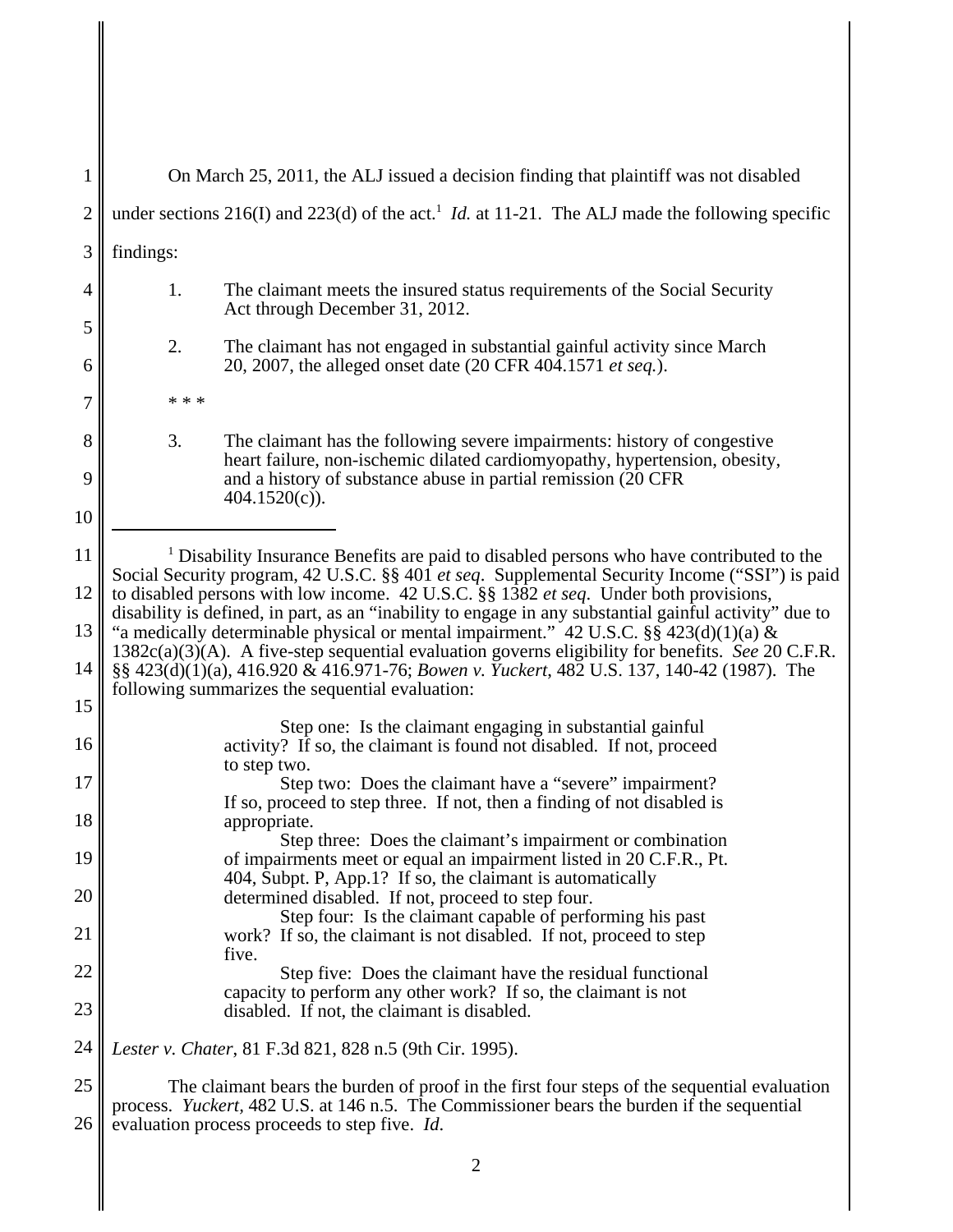| 1              |                                                                                                 |                                                                                                                                                                  |  |  |
|----------------|-------------------------------------------------------------------------------------------------|------------------------------------------------------------------------------------------------------------------------------------------------------------------|--|--|
| $\overline{2}$ | * * *                                                                                           |                                                                                                                                                                  |  |  |
| 3              | 4.                                                                                              | The claimant does not have an impairment or combination of impairments<br>that meets or medically equals one of the listed impairments in 20 CFR                 |  |  |
| 4              |                                                                                                 | Part 404, Subpart P, Appendix 1 (20 CFR 404.1520(d), 404.1525, and<br>404.1526).                                                                                 |  |  |
| 5              | * * *                                                                                           |                                                                                                                                                                  |  |  |
| 6              | 5.                                                                                              | After careful consideration of the entire record, the undersigned finds that                                                                                     |  |  |
| 7              |                                                                                                 | the claimant has the residual functional capacity to perform the fully range<br>of sedentary work as defined in 20 CFR $404.1567(a)$ .                           |  |  |
| 8              | * * *                                                                                           |                                                                                                                                                                  |  |  |
| 9              | 6.                                                                                              | The claimant is capable of performing past relevant work as a mortgage                                                                                           |  |  |
| 10             |                                                                                                 | banker. This work does not require the performance of work-related<br>activities precluded by the claimant's residual functional capacity (20)<br>CFR 404.1565). |  |  |
| 11             | * * *                                                                                           |                                                                                                                                                                  |  |  |
| 12             | 7.                                                                                              | The claimant has not been under a disability, as defined in the Social                                                                                           |  |  |
| 13             |                                                                                                 | Security Act, from March 20, 2007, through the date of this decision (20<br>CFR 404.1520(f)).                                                                    |  |  |
| 14             | <i>Id.</i> at 13-21.                                                                            |                                                                                                                                                                  |  |  |
| 15             | Plaintiff requested that the Appeals Council review the ALJ's decision, id. at 16, and on       |                                                                                                                                                                  |  |  |
| 16             | January 18, 2012, the Appeals Council denied review, leaving the ALJ's decision as the final    |                                                                                                                                                                  |  |  |
| 17             | decision of the Commissioner. <sup>2</sup> <i>Id.</i> at 1-5.                                   |                                                                                                                                                                  |  |  |
| 18             | Π.<br><b>LEGAL STANDARDS</b>                                                                    |                                                                                                                                                                  |  |  |
| 19             | The Commissioner's decision that a claimant is not disabled will be upheld if the findings      |                                                                                                                                                                  |  |  |
| 20             | of fact are supported by substantial evidence in the record and the proper legal standards were |                                                                                                                                                                  |  |  |
| 21             | applied. Schneider v. Comm'r of the Soc. Sec. Admin., 223 F.3d 968, 973 (9th Cir. 2000);        |                                                                                                                                                                  |  |  |
| 22             | Morgan v. Comm'r of the Soc. Sec. Admin., 169 F.3d 595, 599 (9th Cir. 1999); Tackett v. Apfel,  |                                                                                                                                                                  |  |  |
| 23             | 180 F.3d 1094, 1097 (9th Cir. 1999).                                                            |                                                                                                                                                                  |  |  |
| 24             | 11111                                                                                           |                                                                                                                                                                  |  |  |
| 25             |                                                                                                 |                                                                                                                                                                  |  |  |
| 26             | $2$ The Appeals Council did, however, expand the record with additional evidence. AR 5.         |                                                                                                                                                                  |  |  |
|                |                                                                                                 |                                                                                                                                                                  |  |  |

 $\begin{array}{c} \hline \end{array}$ 

∥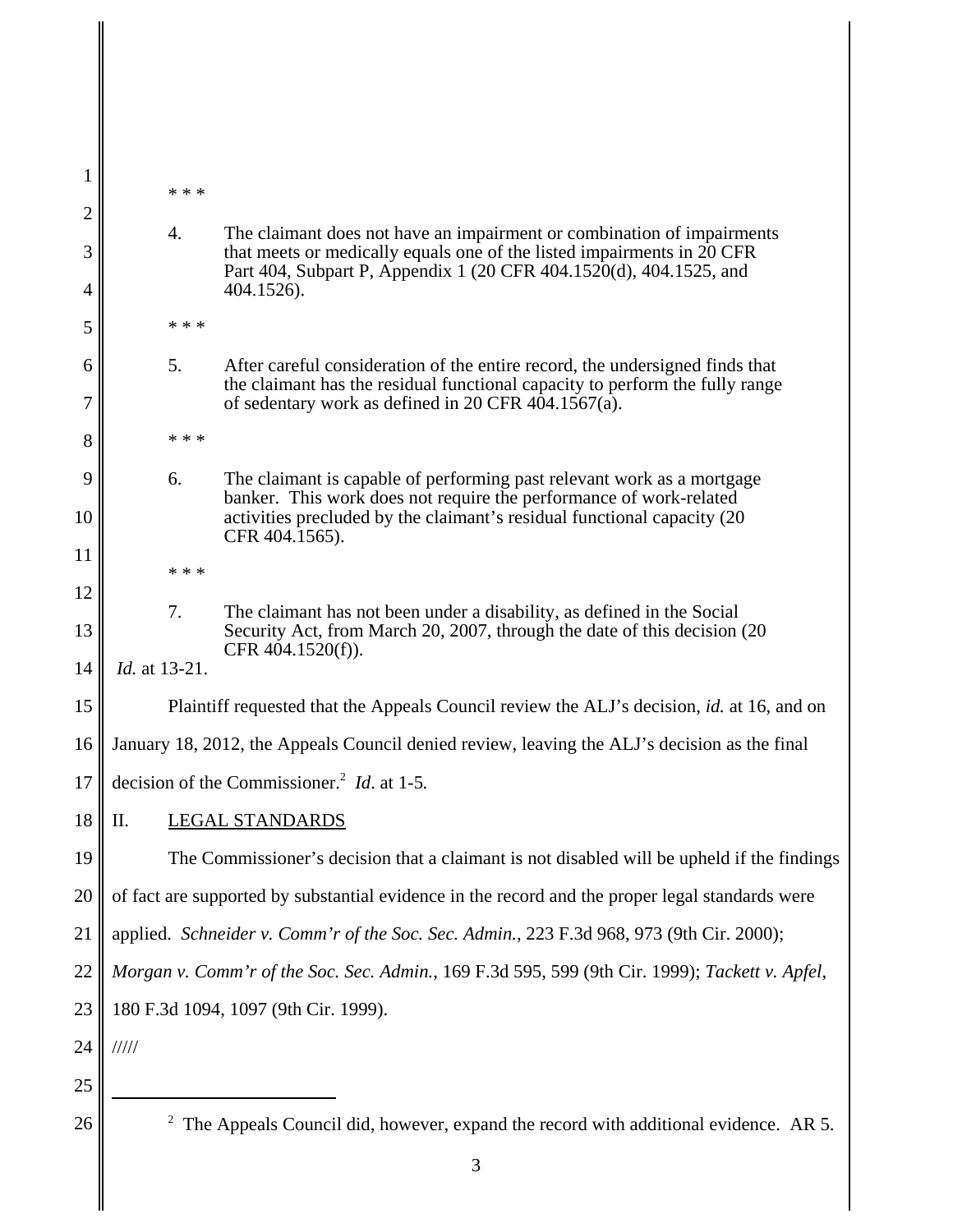1 2 3 4 5 6 The findings of the Commissioner as to any fact, if supported by substantial evidence, are conclusive. *See Miller v. Heckler*, 770 F.2d 845, 847 (9th Cir. 1985). Substantial evidence is more than a mere scintilla, but less than a preponderance. *Saelee v. Chater*, 94 F.3d 520, 521 (9th Cir. 1996). "'It means such evidence as a reasonable mind might accept as adequate to support a conclusion.'" *Richardson v. Perales*, 402 U.S. 389, 401 (1971) (quoting *Consol. Edison Co. v. N.L.R.B.*, 305 U.S. 197, 229 (1938)).

7 8 9 10 11 "The ALJ is responsible for determining credibility, resolving conflicts in medical testimony, and resolving ambiguities." *Edlund v. Massanari*, 253 F.3d 1152, 1156 (9th Cir. 2001) (citations omitted). "Where the evidence is susceptible to more than one rational interpretation, one of which supports the ALJ's decision, the ALJ's conclusion must be upheld." *Thomas v. Barnhart*, 278 F.3d 947, 954 (9th Cir. 2002).

12 III. ANALYSIS

13 14 15 16 Plaintiff argues that the ALJ erred in: (1) finding at step-two that plaintiff's mental impairments were not severe, (2) failing to adequately develop the record, (3) finding that plaintiff's subjective complaints were not credible, and (4) rejecting the opinions of plaintiff's treating and examining physicians. *See* Pl.'s Mot. for Summ. J., ECF No. 20-1 at 2.<sup>3</sup>

17

23

A. The ALJ Properly Found that Plaintiff's Mental Impairments Were Not Severe

18 19 20 21 22 Plaintiff argues that the ALJ erred in finding that he had no severe mental impairments at the second step of the sequential evaluation process. ECF No. 20-1 at 31.<sup>4</sup> "The step-two inquiry is a de minimis screening device to dispose of groundless claims." *Smolen v. Chater*, 80 F.3d 1273, 1290 (9th Cir. 1996). The purpose is to identify claimants whose medical impairment is so slight that it is unlikely they would be disabled even if age, education, and experience were

<sup>24</sup> <sup>3</sup> The page numbers cited herein refer to those assigned by the court's electronic filing system and not those assigned by the parties.

<sup>25</sup> 26 <sup>4</sup> Although this is not the first argument presented in plaintiff's motion, the court addresses it first because plaintiff's remaining arguments are directed at the ALJ's step-four finding.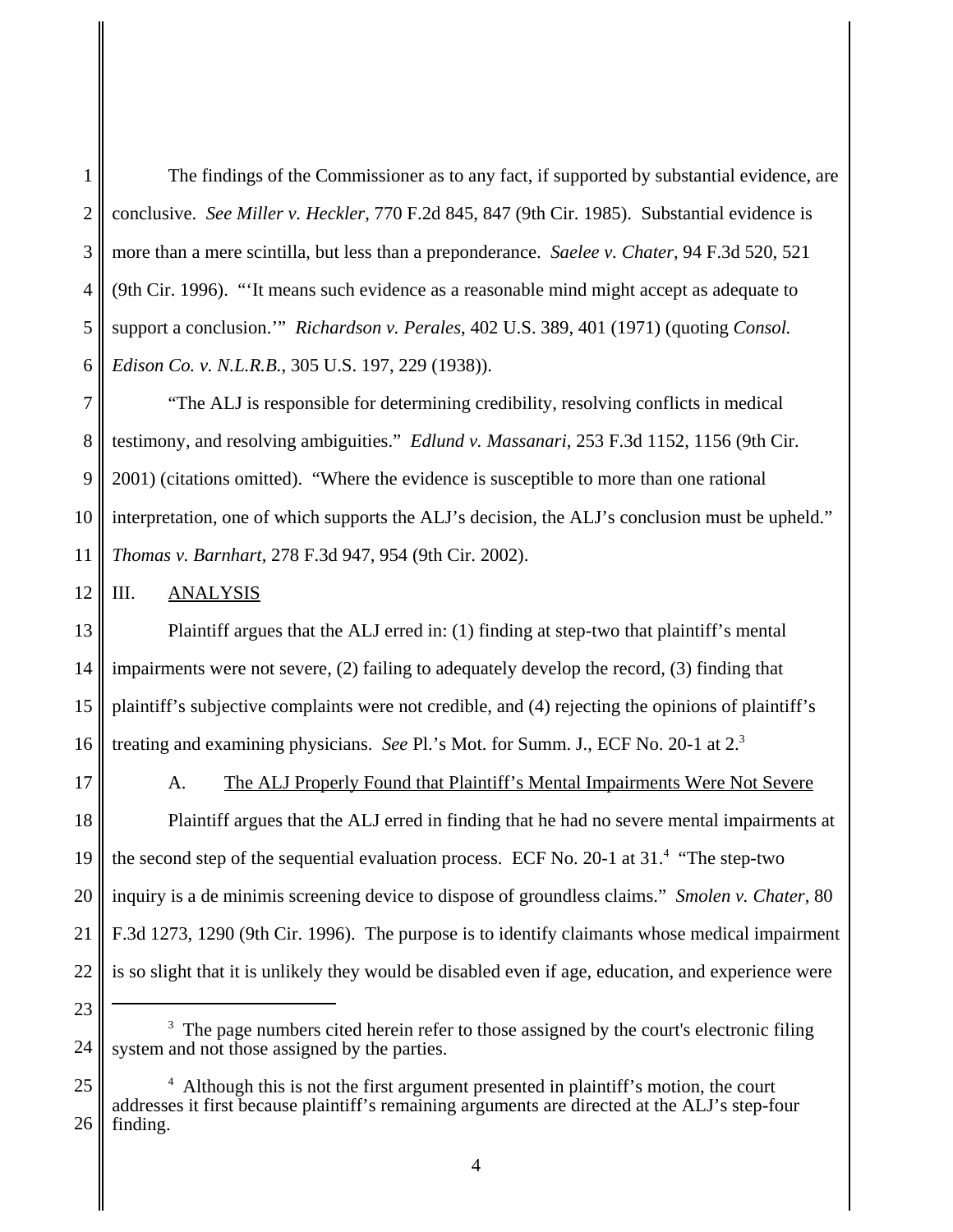|   | 1   taken into account. <i>Yuckert</i> , 482 U.S. at 153. At step two of the sequential evaluation, the ALJ    |
|---|----------------------------------------------------------------------------------------------------------------|
| 2 | determines which of claimant's alleged impairments are "severe" within the meaning of 20                       |
| 3 | C.F.R. § 404.1520(c). "An impairment is not severe if it is merely 'a slight abnormality (or                   |
|   | $4 \parallel$ combination of slight abnormalities) that has no more than a minimal effect on the ability to do |
| 5 | basic work activities." Webb v. Barnhart, 433 F.3d 683, 686 (9th Cir. 2005) (quoting Social                    |
| 6 | Security Ruling ("SSR") 96-3p (1996)). The step two severity determination is "merely a                        |
|   | threshold determination of whether the claimant is able to perform his past work. Thus, a                      |
| 8 | finding that a claimant is severe at step two only raises a prima facie case of a disability."                 |
| 9 | Hoopai v. Astrue, 499 F.3d 1071, 1076 (9th Cir. 2007).                                                         |

10 11 12 13 14 15 16 At the second step plaintiff has the burden of providing medical evidence of signs, symptoms, and laboratory findings that show that his or her impairments are severe and are expected to last for a continuous period of twelve months. *Ukolov v. Barnhart*, 420 F.3d 1002, 1004–05 (9th Cir. 2005); *see also* 20 C.F.R. §§ 404.1509, 404.1520(a)(4)(ii). An ALJ's finding that a claimant is not disabled at step two will be upheld where "there are no medical signs or laboratory findings to substantiate the existence of medically determinable physical or mental impairment." *Ukolov*, 420 F.3d at 1005.

17 18 19 20 21 22 23 24 25 The ALJ provided the following discussion concerning plaintiff's mental impairments: On one occasion, the claimant told Dr. Brown, a cardiologist, that he had significant turmoil within his private life with loss of his job, his wife, and the recent death of his grandmother. He said that he has felt progressively depressed with insomnia, lethargy, and an inability to concentrate. He was also tearful during the visit (Exhibit 5F). However, the record contains no other mention of depression or a mental impairment. The claimant did not allege a mental impairment when he filed his claim or upon appeal. He did not allege a mental impairment at the hearing. Treating source records do not contain a complete mental assessment or organized review of his emotional complaints. No treating source referred the claimant for mental health treatment or a mental status examination. No source assessed work-related mental limitations. The claimant has never undergone psychiatric hospitalization or required emergency room treatment for a mental disorder. Thus, it is found that the claimant's one-time complaint of depression does not rise to the level of a medically determinable impairment.

26 AR 14.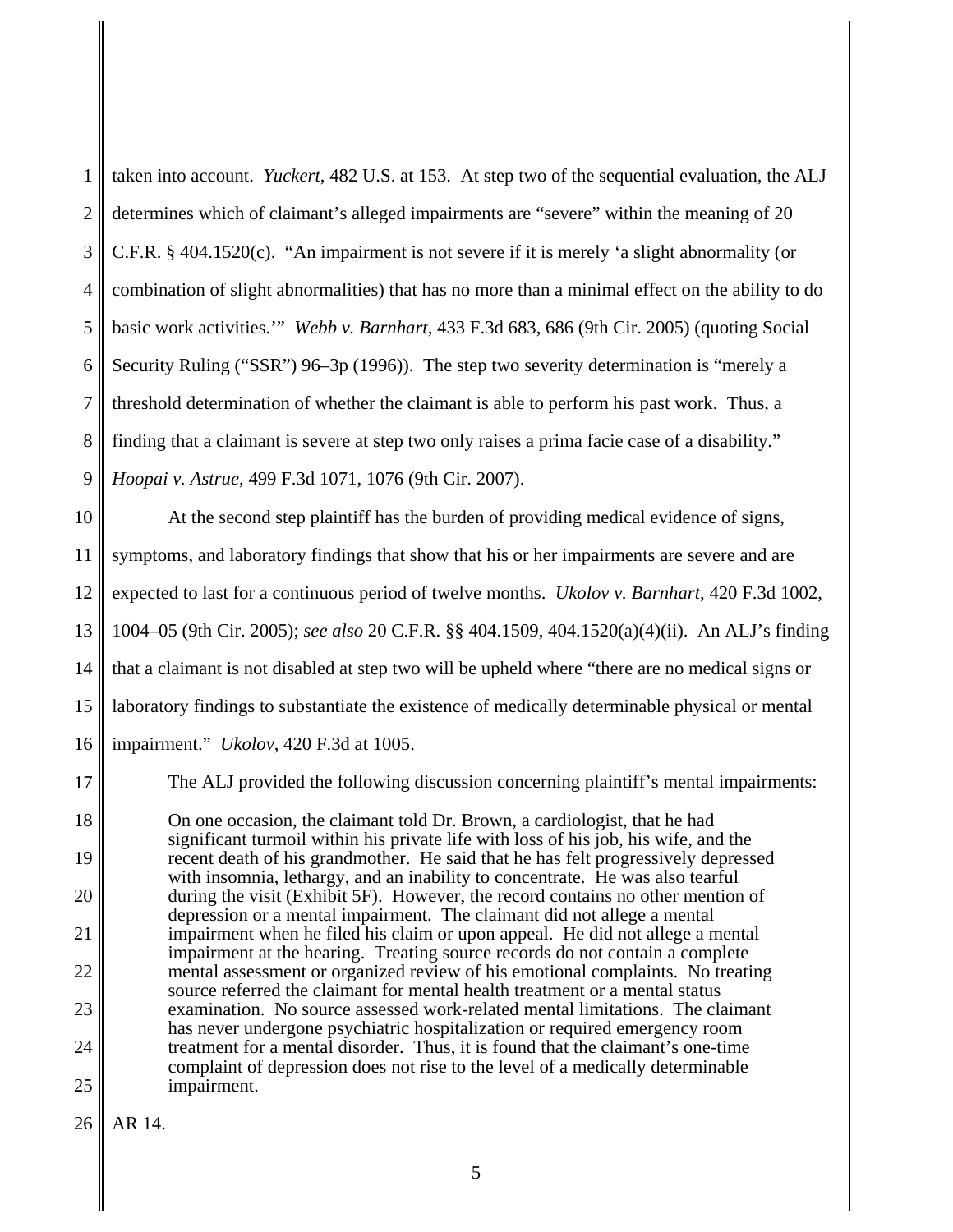2 3 4 5 6 7 8 9 10 11 12 13 at the second step of the Social Security sequential process." ECF No. 20-1 at 31. As observed by the ALJ, plaintiff never claimed to have a mental impairment. When applying for disability, plaintiff did not allege that his injuries included mental limitations. AR 147. At his hearing plaintiff also did not allege any mental impairment. In a letter sent to the Appeals Counsel, in which plaintiff argues that the ALJ incorrectly determined he was not disabled, plaintiff did not challenge the ALJ's finding that he did not have a severe mental impairment. *Id*. at 104-107. Simply put, plaintiff never claimed he had a mental impairment that impacted his ability to work. Although the record contains more reference to mental health than observed by the ALJ, the evidence regarding plaintiff's mental health is minimal. On April 13, 2007, one of plaintiff's treating physicians stated that plaintiff was unable to tolerate a brain MRI due to anxiety and shortness of breath while supine. *Id*. at 274. On May 12, 2008, plaintiff reported to Dr. Brown that he lost his job, his wife left him, and his grandmother passed away. *Id.* at 247. These events

14 15 16 17 18 19 20 21 left plaintiff feeling depressed with insomnia, lethargy, inability to concentrate and generally feeling unwell. *Id*. At his May 2010 hearing, plaintiff testified that in 2008 he felt like he "had lost [his] life" and had nothing because he lost his job. *Id*. at 48-49. On May 25, 2010, Dr. Lee, an examining physican, found that "Psychiatric reveals history of anxiety or depression." *Id*. at 484. There are no medical records indicating that plaintiff has every received any metal health treatment, nor does plaintiff contend that he has every received treatment for any mental impairment. This statement therefore appears to be based on plaintiff's own unsubstantiated report to Dr. Lee.

Plaintiff argues that the ALJ erred by rejecting "plaintiff's claim of a severe impairment

22 23 24 25 26 The record shows only sporadic reports by plaintiff that he feels depressed or anxious. Aside from plaintiff's occasional statement, there is no medical evidence or laboratory finding establishing that plaintiff's mental impairments are severe. Plaintiff's statements are unsubstantiated by medical evidence and are therefore insufficient to support his claim for disability. *See* 20 C.F.R. § 404.1508 ("A physical or mental impairment must be established by

1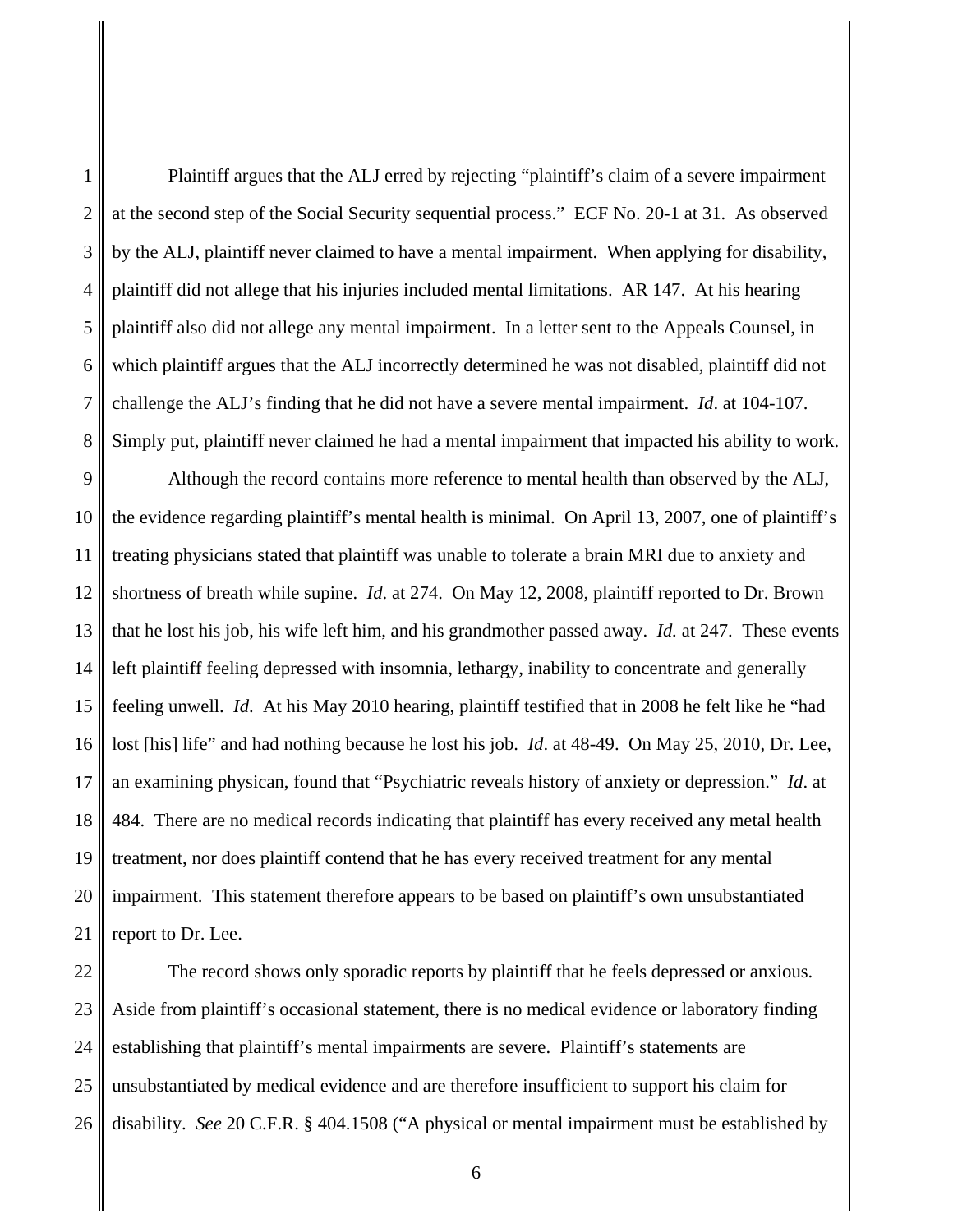1 2 medical evidence consisting of signs, symptoms, and laboratory findings, not only by your statement of symptoms").

3 4 5 As there is no medical evidence supporting plaintiff's statements about depression and anxiety, the ALJ did not err in finding that plaintiff does not have a medically determinable mental impairment.

6

### B. Duty to Develop the Record

7 8 9 10 11 12 13 14 15 16 17 18 19 20 In Social Security cases, the claimant bears the burden of proof in the first four steps of the sequential evaluation process. *Yuckert*, 482 U.S. at 146 n. 5. However, an ALJ has a duty "to fully and fairly develop the record and to assure the claimant's interests are considered." *Brown v. Heckler*, 713 F.2d 441, 443 (9th Cir. 1983). Although this duty is present regardless of whether claimant is represented, the ALJ must be especially diligent in exploring for all the relevant facts when the claimant is unrepresented. *Tonapetyan v. Halter*, 242 F.3d 1144, 1150 (9th Cir. 2001). The duty to develop the record is "triggered only when there is ambiguous evidence or when the record is inadequate to allow for proper evaluation of the evidence." *Mayes v. Massanari*, 276 F.3d 453, 459–60 (9th Cir. 2001). "Ambiguous evidence, or the ALJ's own finding that the record is inadequate to allow for proper evaluation of the evidence, triggers the ALJ's duty to conduct an appropriate inquiry." *Tonapetyan v. Halter*, 242 F.3d at 1150. "A specific finding of ambiguity or inadequacy of the record is not necessary to trigger this duty to inquire, where the record establishes ambiguity or inadequacy." *McLeod v. Astrue*, 640 F.3d 881, 885 (9th Cir. 2011).

21 22 23 24 25 26 Plaintiff contends that there were multiple areas where the record was inadequate and required further development. He argues that the ALJ erred by failing to (1) order an MRI, (2) order an exercise test to clarify plaintiff's aerobic capacity, (3) clarify the examining physician's finding that plaintiff was limited from performing regular work, (4) ordering a psychiatric evaluation, and (5) failing to utilize a VE to examine plaintiff's non-exertional limitations. /////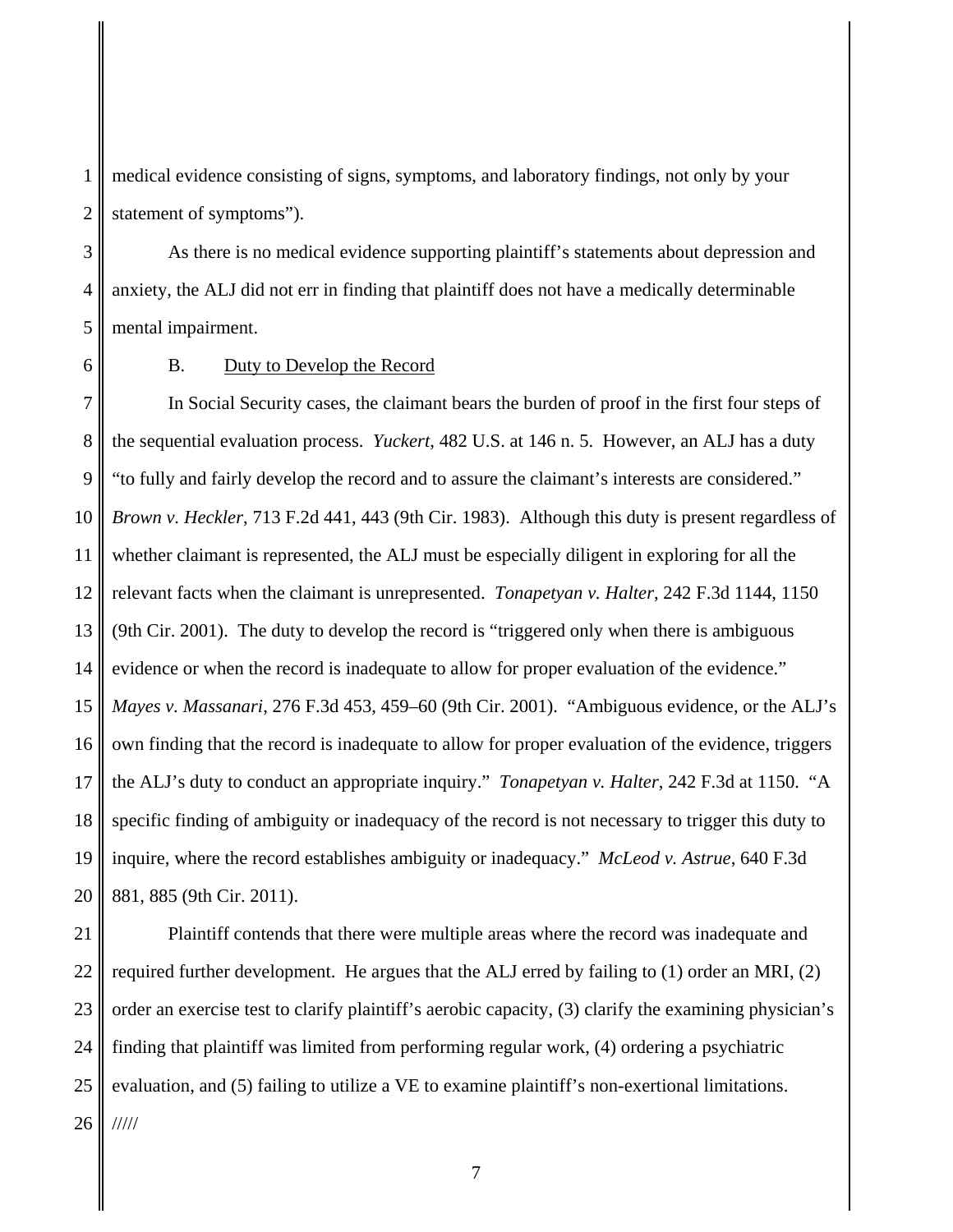## 1. Failure to Order an MRI

Plaintiff contends that an MRI was necessary because it would clarify whether plaintiff's cardiomyopathy was non-ischemic. ECF No. 20 at 20. Indeed, plaintiff's treating physicians indicated that an MRI was necessary, but one was never performed. *Id*. 20-1 at 20-22. Thus, plaintiff argues that the ALJ was required to order an MRI to resolve the question.

6 7 8 9 10 11 12 13 Plaintiff was hospitalized at UC Davis Medical Center in Sacramento, California, from March 25, 2007, through April 18, 2007, for congestive heart failure. AR 181-228. A CT scan performed on April 7, 2007, showed "patchy areas of decreased attenuation in subcortical and periventricular white matter with additional lesions . . . . These findings are of uncertain etiology given the patient's age and acuity. This could reflect ischemic, demyelinating, or vasculitic process. MRI would be helpful for further evaluation." AR 311. Treatment notes show that on April 10, 2007, plaintiff was unable to "tolerate a brain MRI today due to anxiety and some shortness of breath while in supine." AR 274.

14 15 16 17 18 19 20 21 On April 18, 2007, the day plaintiff was discharged from UC Davis Medical Center, one of plaintiff's treating physicians noted that plaintiff "refused MRI of his brain."<sup>5</sup> He further stated that an MRI "may need to be done as an outpatient if patient does not improve." *Id*. at 191. In June 2007, plaintiff was seen by Dr. Ryan Brown. Dr. Brown's progress note indicates that plaintiff "has nonischemic dilated cardiomyopathy, which is well compensated on medical therapy." *Id*. at 254. In regards to plaintiff needing an MRI, Dr. Brown stated, "It is likely unrelated to his cardiac catheterization; however, given [plaintiff's] white matter changes on CT scan, he should have [an] MRI performed." *Id*.

22 23 24 While there is clearly evidence that plaintiff's treating physicians believed an MRI would be helpful, plaintiff has failed to show that the absence of an MRI renders the record inadequate. /////

25

1

2

3

4

<sup>26</sup> <sup>5</sup> There is considerable irony in plaintiff's argument that the ALJ was required to order an MRI in light of plaintiff's apparent refusal to have an MRI performed. AR 255.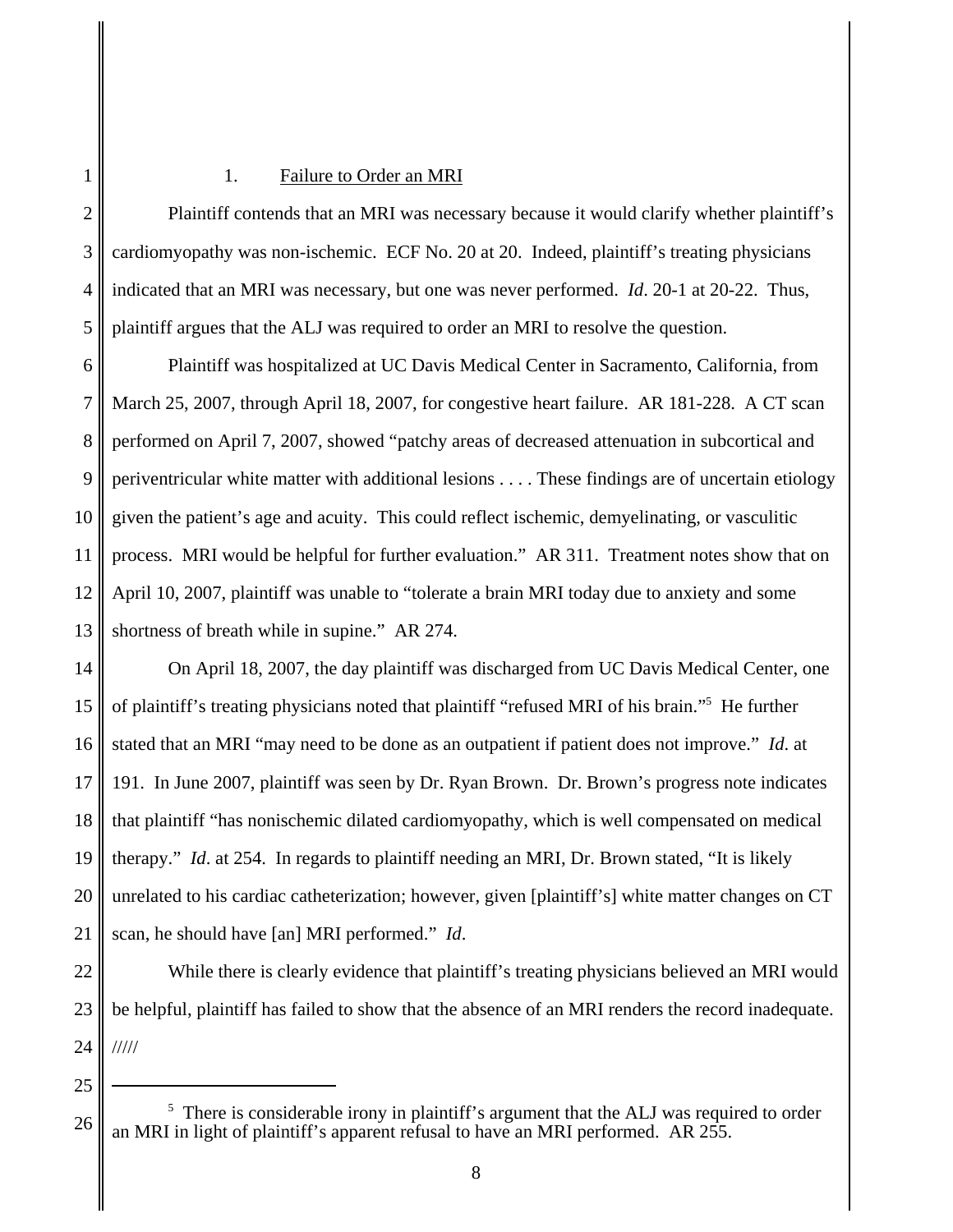1 2 3 4 5 6 Plaintiff contends that the MRI "is necessary as it would clarify whether the ALJ's finding of non-ischemic cardiomyopathy is erroneous." ECF No. 20-1 at 20. However, Dr. Brown, who stated that plaintiff should have an MRI performed in light of the white matter shown on plaintiff's CT, also stated that "Mr. Young has nonischemic dilated cardiomyopathy." AR 254. Dr. Brown did not indicate that this diagnosis was questionable in light of the results from plaintiff's April 2007 CT scan.

7 8 9 10 11 12 13 14 15 16 17 Furthermore, the fact that Dr. Brown recommended an MRI be ordered does not render the record inadequate. It simply means that plaintiff's prior CT scan was inconclusive as to the etiology of the white matter shown in plaintiff's CT. "Where as here, medical reports are inconclusive, 'questions of credibility and resolution of conflicts in the testimony are functions solely of the Secretary.'" *Sample v. Schweiker*, 694 F.2d 639, 642 (9th Cir. 1982). The ALJ relied on other evidence in the record and made credibility determinations in assessing plaintiff's RFC. He found credible plaintiff's statements that he could walk a mile, use the tread mill for 30 minutes, and exercise with weight for about 20 to 30 minutes. AR 18; *see* 342. The RFC determination also relied on opinions from non-examining sources, which the ALJ found were supported by clinical findings and the results of diagnostic testing performed by plaintiff's treating physicians. *Id*. at 19.

18 19 20 21 22 23 24 25 26 The ALJ also relied on the opinions from Drs. Pong and Sheehy, both non-examining physicians, in determining plaintiff's RFC. On June 2, 2007, Dr. Pong opined that plaintiff retained the ability to lift 20 pounds occasionally and 10 pounds frequently, stand/walk for 2 hours in an 8-hour workday, and sit at least 6 hours in a 8 hour workday. *Id*. at 230. This opinion was affirmed by consulting physican Dr. Sheehy. *Id*. at 335. The ALJ gave these opinion substantial weight because they were supported by the clinical findings of plaintiff's treating physicians. *Id*. at 19. Accordingly, these opinions constitute substantial evidence supporting the ALJ findings that plaintiff could perform sedentary work. *See Tonapetyan v. Halter*, 242 F.3d 1144, 1149 (9th Cir. 2001) (finding that a non-examining physician's opinion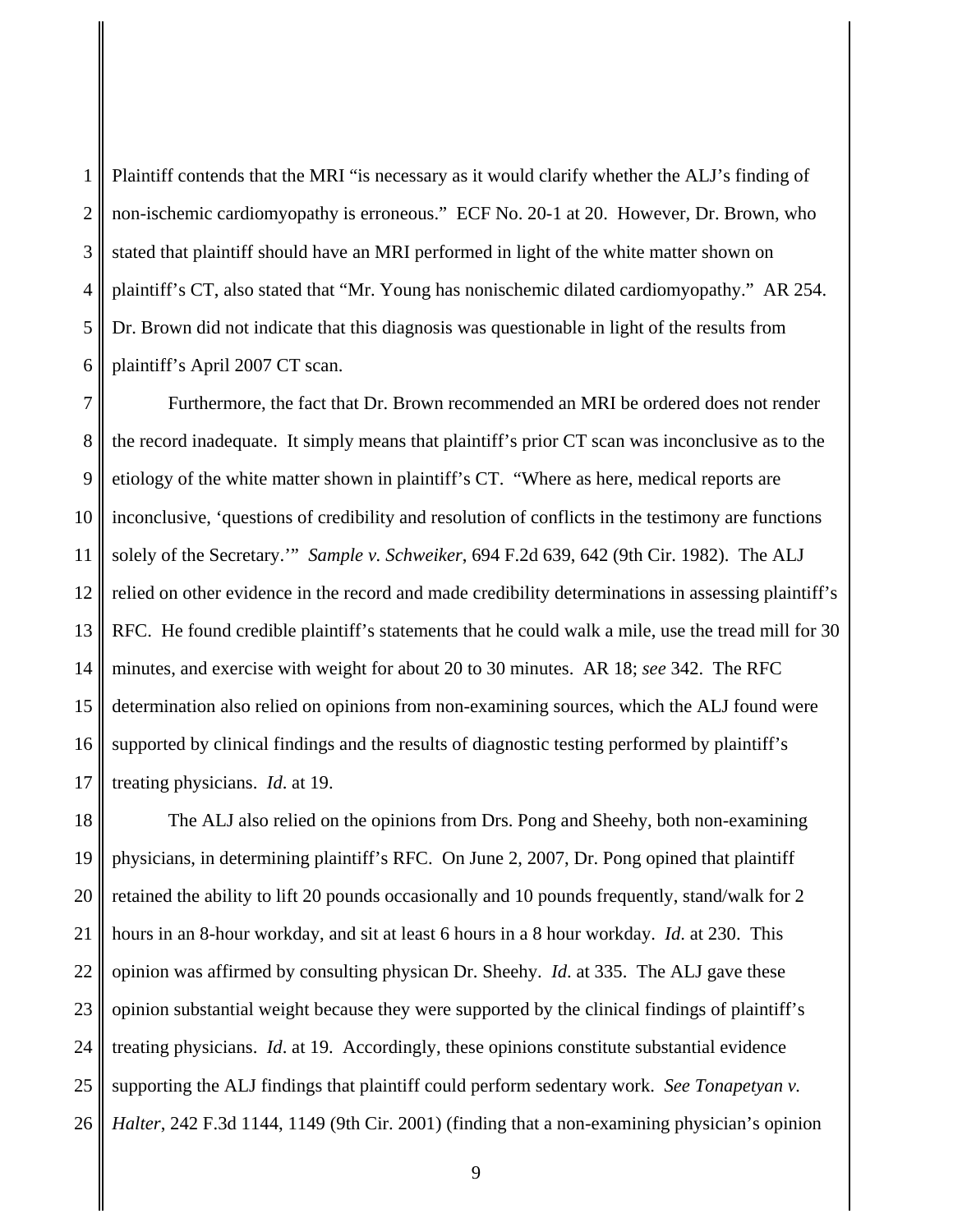1 2 3 4 5 can constitute substantial when it is consistent with other independent evidence in the record); 20 C.F.R. 416.967(a) (Sedentary work involves lifting no more than 10 pounds at a time and occasionally lifting or carrying articles like docket files, ledgers, and small tools . . . . Jobs are sedentary if walking and standing are required occasionally and other sedentary criteria are met.")

6 7 8 9 While some treating sources recommended an MRI be completed, the lack of an MRI did not render the record inadequate. There was other evidence in the record that adequately allowed the ALJ to assess plaintiff's functional limitations. Accordingly, the ALJ had no duty to order this test be performed.

10

## 2. Failure to Order Exercise Test

11 12 13 14 15 16 17 Plaintiff next argues that the ALJ had a duty to order an exercise test to clarify plaintiff's aerobic capacity.<sup>6</sup> The Commissioner's regulations provide that an exercise test will be ordered when there is question as to whether the claimant's cardiovascular impairment meet or medically equals the severity of the listings or there is insufficient evidence to assess plaintiff's functional limitations. 20 C.F.R. Part 404, Subpart P, App. 1, Listing 4.00 C6a. An exercise test will not be purchase when a decision can be made based on the evidence already submitted. *Id.* at Listing 4.00 C6b.

18 19 20 21 22 Again, there was ample evidence in the record to support the ALJ finding that plaintiff maintained the ability to perform sedentary work. As previously discussed, plaintiff reported the ability to walk on the treadmill and exercise with weights. AR 342. Dr. Pong and Sheehy found that plaintiff's medical evidence supporting the finding that plaintiff retained the ability to /////

23 /////

<sup>25</sup> 26 <sup>6</sup> The bulk of this argument focuses on the ALJ's rejection of opinions from certain physicians. Whether an ALJ provided legally sufficient reasons for discrediting a physician's opinion is a separate issue from whether the evidence in the record is adequate to render a decision.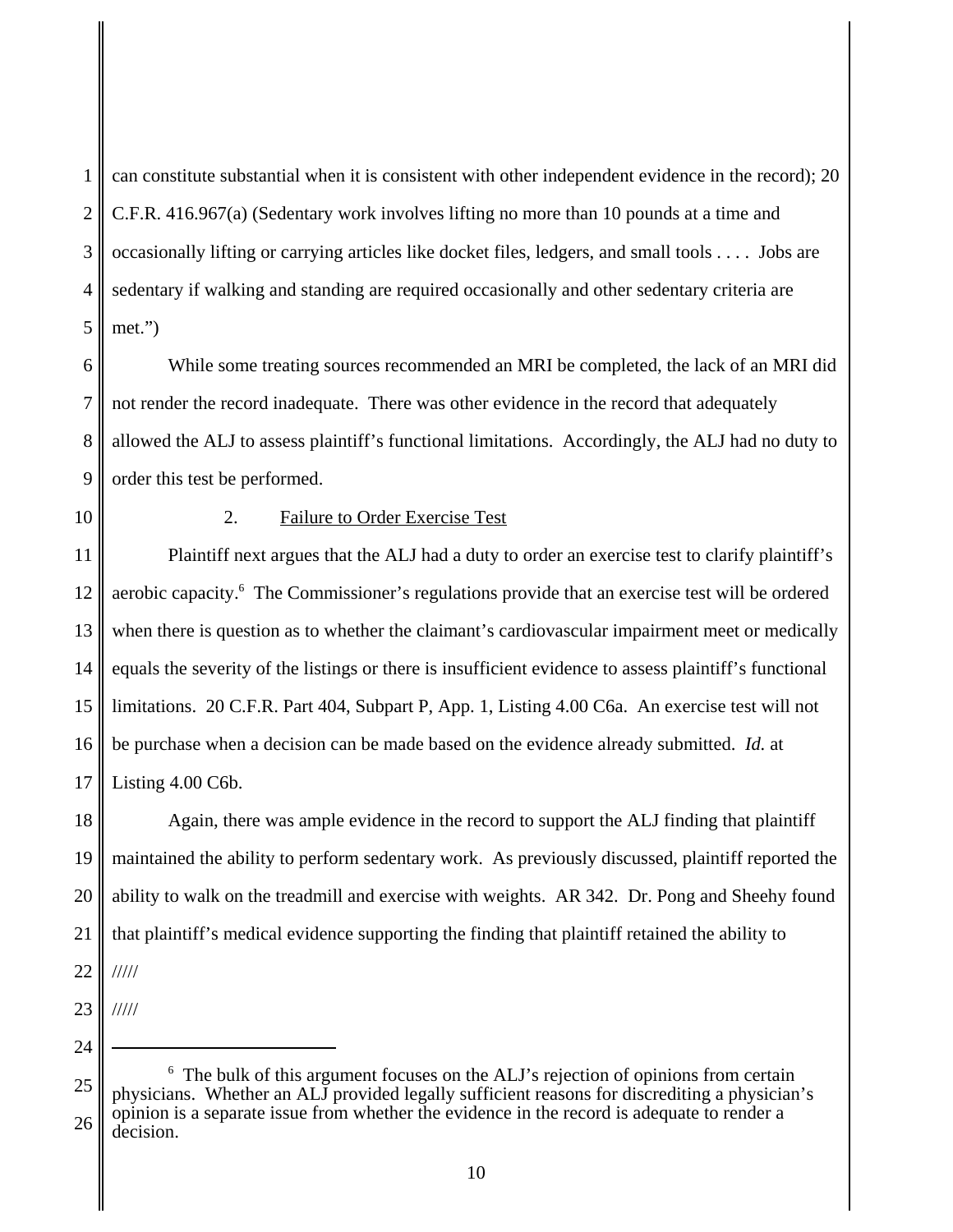1 2 perform sedentary work.<sup>7</sup> Since the evidence was sufficient to issue a decision on plaintiff's claim, the ALJ was not required to order an exercise test.

3

# 3. Failure to Clarify Dr. Lee's Opinion

4 5 6 7 8 9 10 11 12 Plaintiff also argues that the ALJ failed to seek further clarification from Dr. Lee concerning his opinion about plaintiff's ability to work. Dr. Lee opined that plaintiff "has significant disability from his dyspnea." He further opined that plaintiff "is limited from performing regular work." AR 485. This opinion is not ambiguous. Dr. Lee believes that plaintiff's dyspnea is disabling and prevents him from working. Further, Dr. Lee's finding that plaintiff cannot work does not render the record inadequate. While this opinion may not be the most helpful, as it fails to provide a detailed discussion of plaintiff's functional limitations, there was other evidence in the record sufficient to allow the ALJ to render a decision on plaintiff claim. Accordingly, the ALJ had no obligation to further inquire into Dr. Lee's opinion.

13

## 4. Failure to Order A Psychiatric Evaluation

14 15 16 17 18 19 Plaintiff next contends that the ALJ was obligated to have plaintiff undergo a psychiatric evaluation. As discussed above, plaintiff presented no medical evidence to support his claim, which he raises for the first time in this appeal, that he had a mental impairment. The ALJ had no duty to further develop the record on this point because there was no ambiguous evidence concerning plaintiff's alleged mental impairment and the record was not "inadequate to allow for proper evaluation of the evidence." *Mayes*, 276 F.3d at 459-60; *see also Coleman v. Colvin*, No.

- 20
- 21

26 Accordingly, plaintiff's speculation that an exercise test would have produced favorable evidence does not require further development of the record.

<sup>22</sup> 23 24 25  $\alpha$  Plaintiff also appears to argue, without explanation, that an exercise test should have been ordered because the results may have supported a findings that plaintiff met one of the listings. ECF No. 20-1 at 24-25. Specifically, plaintiff contends that failure to order an exercise test deprived him of "the opportunity to establish an equivalency under" Listing 4.02. The ALJ is not required to order an exercise test when a decision can be made based on the evidence already submitted. 20 C.F.R. Part 404, Subpart P, App. 1, Listing 4.00 C6b. In addressing the third step of the sequential evaluation process, the ALJ noted that plaintiff did not undergo a treadmill test, but nevertheless concluded that plaintiff did not meet one of the listings. AR at 14. Plaintiff does not argue that there was insufficient evidence to make this determination.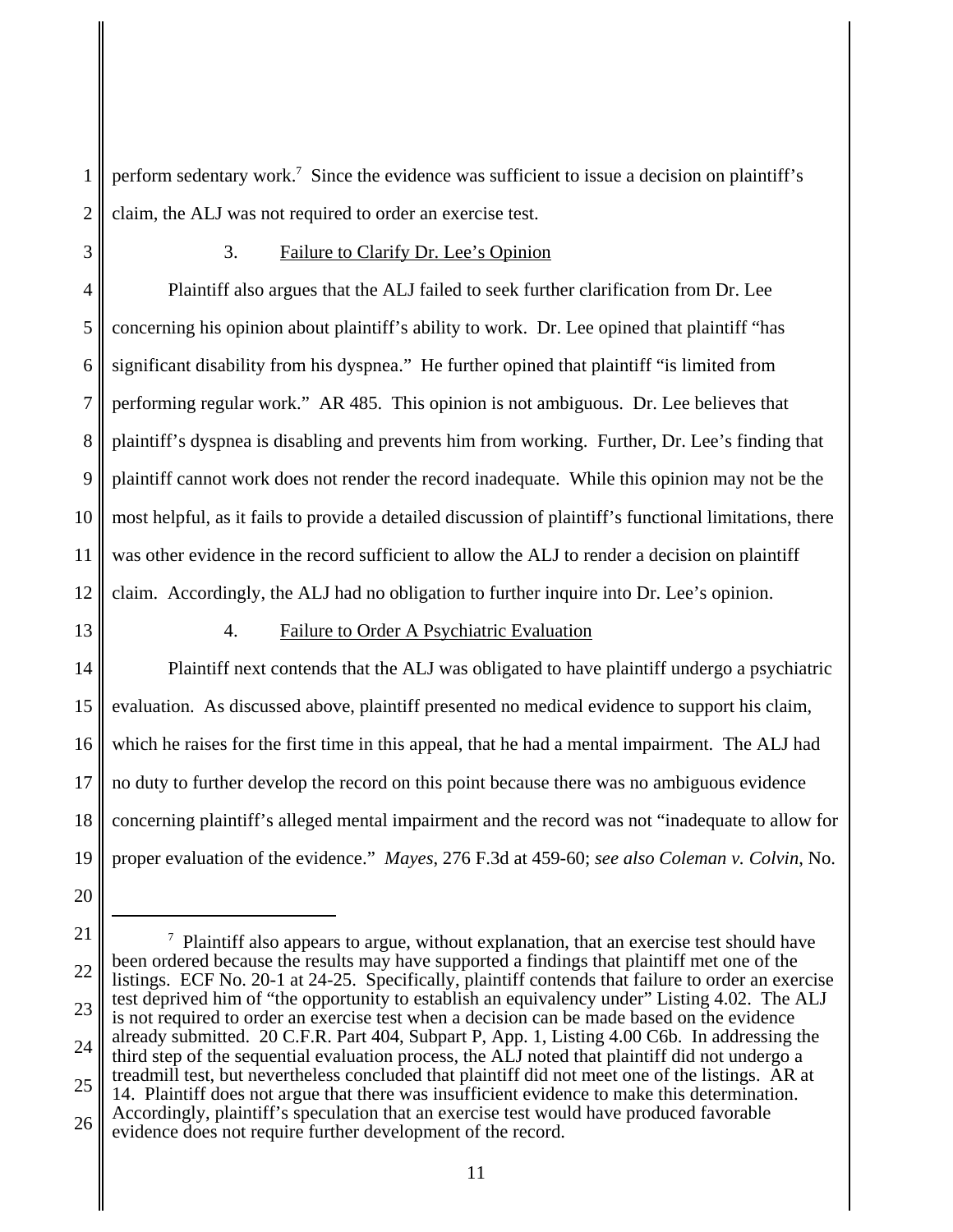1 2 3 12-35207, 2013 WL 1694757, \*1 (holding that where plaintiff failed to present evidence of signs or laboratory findings establishing that she had mental impairments, the ALJ had no duty to develop the record because the record was not inadequate to allow evaluation of the evidence).

Plaintiff's argument reduces to an attempt to shift the burden to the Commissioner to establish that plaintiff has severe mental impairments. This burden, however, is plaintiff's, which he failed to satisfy. *See Yuckert,* 482 U.S. at 146 n.5. Accordingly, the ALJ had no duty to order plaintiff to undergo a psychiatric evaluation.

8

22

4

5

6

7

## 5. Failure to Procure Testimony From a Vocational Expert

9 10 11 12 13 14 Plaintiff also argues that the ALJ had a duty to further develop the record by soliciting the services of a VE to testify as to whether plaintiff's non-exertional limitations impacted plaintiff's ability to perform his prior relevant work as a mortgage banker. ECF No. 20-1 at 28. In reaching his conclusion that plaintiff could work as a mortgage banker, the ALJ found that this work was defined as sedentary by The Dictionary of Occupational Titles, and that plaintiff's RFC permitted sedentary work. AR 21.

15 16 17 18 19 20 21 Plaintiff contends that in finding that he could return to his prior employment as a mortgage banker, the ALJ failed to consider his testimony that one of his prescribed medications, Furoscemide, requires him to go to the bathroom four to five times every hour. Plaintiff contends that the ALJ failed to consider this non-exertional limitation in finding that plaintiff had the ability to perform his past relevant work. Although plaintiff couches this argument under the ALJ's duty to develop the record, the argument actually pertains to the question of whether the ALJ failed to consider one of plaintiff's impairments in assessing his RFC.<sup>8</sup>

<sup>23</sup> 24 25 <sup>8</sup> Defendant does not address the merits of this argument. Defendant contends that this argument is not properly before the court because it was not adequately developed. ECF No. 21; *see Independent Towers of Washington v. Washington*, 350 F.3d 925, 929 (9th Cir. 2003). Defendant is mistaken. Plaintiff's argument sufficiently states that the ALJ failed to address his testimony regarding frequent urination and that this non-exertional impairment impact the finding that plaintiff can perform his past relevant work. ECF No. 20-1 at 28-29. Although

<sup>26</sup> plaintiff erroneously presents the argument as a failure to develop the record, his argument clearly attacks the ALJ's RFC determination and is properly before the court. Accordingly, the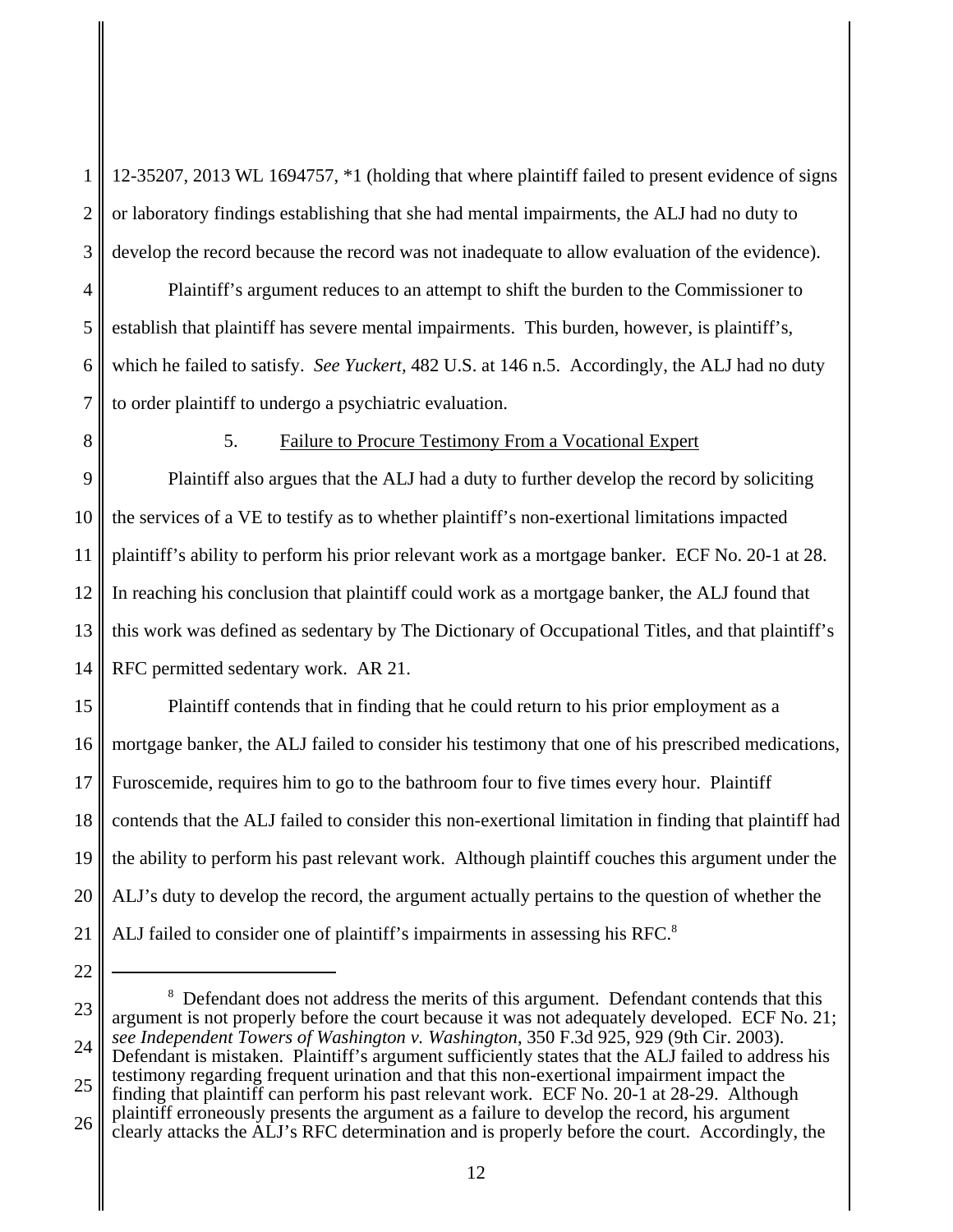2 3 5 6 At his hearing, plaintiff testified that he is currently taking 22 different medications. AR 45. He also stated that "it's hard to do anything, because I'm on what they call a Furosemide, and it makes me use the bathroom like, four to five times every hour, pushing the excess fluid out of me." AR 45. Without mentioning plaintiff's testimony that his medication causes frequent urination, the ALJ found that "the record does not establish that the claimant has had any reported sustained side-effects from [his] medication." *Id*. at 19.

7 8 9 10 11 12 13 14 15 16 17 18 19 20 21 22 Although there was no other evidence before the ALJ referencing plaintiff's trouble with frequent urination,<sup>9</sup> this did not excuse the ALJ from considering this piece of plaintiff's testimony in the RFC determination. *See* SSR 96-7p ("An individual's statements about the intensity and persistence of pain or other symptoms or about the effect the symptoms have on his or her ability to work may not be disregarded solely because they are not substantiated by objective medical evidence."). The ALJ did not make a credibility finding in regards to plaintiff's statement about frequent urination. In his credibility analysis, the ALJ found credible plaintiff's statements that he could exercise but not perform heavy lifting, but found that plaintiff's statements that he was unable to work were not credible because they were not specific and were unsupported by the record. *Id*. at 18-19. The ALJ's decision did not mention plaintiff's frequent urination, and his generally credibility finding as to plaintiff's statement that he cannot work did not sufficiently address these complaints. *See* SSR 96-7p (A disability determination "must contain specific reasons for the finding on credibility, supported by the evidence in the case record, and must be sufficiently specific to make clear to the individual and to any subsequent reviewers the weight the adjudicator gave to the individual's statements and the reasons for that weight. This documentation is necessary in order to give the individual a full

23

24

1

court addresses the argument.

<sup>25</sup> 26 <sup>9</sup> Although not before the ALJ, the letter plaintiff submitted to the Appeals Council also contained allegations that one of the side-effects of plaintiff's medication was frequent urination. AR 104, 104.